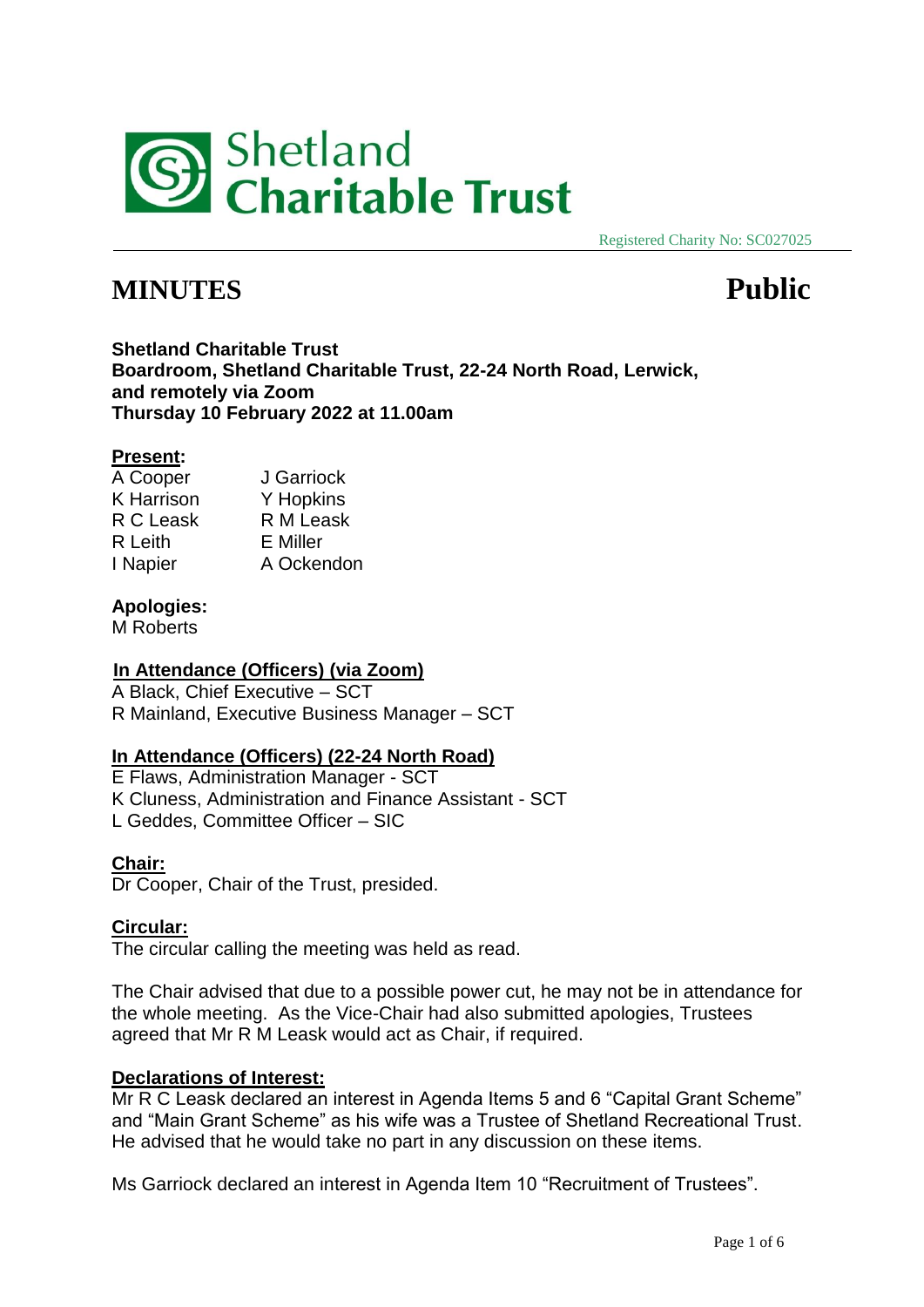# **Minutes:**

The minutes of the meeting held on 25 November 2021 were confirmed on the motion of Mr Leith, seconded by Mr R M Leask.

#### 01/22 **Main Grant Scheme 2022/23 – Service Targets**

The Trust considered a report by the Chief Executive (CT2202001) seeking approval for the preparation and issue of Grant Offer Letters.

The Chief Executive advised that formal approval was sought for the Grant Offer Letters which were based on the budgets approved in November and the outcome, activities and evaluation plans for each organisation. She thanked the organisations involved for their willingness to help deliver this change in approach, which should ensure that the Trust received qualitative as well as quantitative information going forward.

In response to a suggestion that it would be useful for Trustees to receive a brief summary of outcomes in relation to its objectives and strategy, she advised that the General Purposes Advisory Committee (GPAC) could give consideration to producing a high-level summary linked to the strategy and outcomes. This was something that would be captured as part of the review of the strategic direction of the Trust.

On the motion of Ms Miller, seconded by Dr Napier, Trustees approved the recommendation in the report.

#### **Decision:**

The Trust considered the recommendation of the General Purposes Advisory Committee and approved the preparation and issue of Grant Offer Letters for the Main Grant Scheme 2022/23, which set out the outcomes, activities and evaluation of the services and standards expected to be received for the grants awarded to each organisation.

02/22 **Investment Performance Update – Nine Months to 31 December 2021** The Trust noted a report by the Chief Executive (CT2202002) outlining investment performance in the nine months to 31 December 2021.

> The Executive Business Manager advised that the report had been prepared on an unaudited basis, as the Northern Trust performance report had not been available at the time of writing. It was not expected that there would be any change in the market value, but performance may be slightly different.

> In response to a question, he explained that the fact that Schroder's benchmark did not capture all investments was something that could be discussed with Northern Trust and the Investment Advisory Committee (IAC). Schroders had been outperforming when the market was low, as 25% of its portfolio was in real estate debt. However the property market had been recovering, and performance was now below the benchmark. If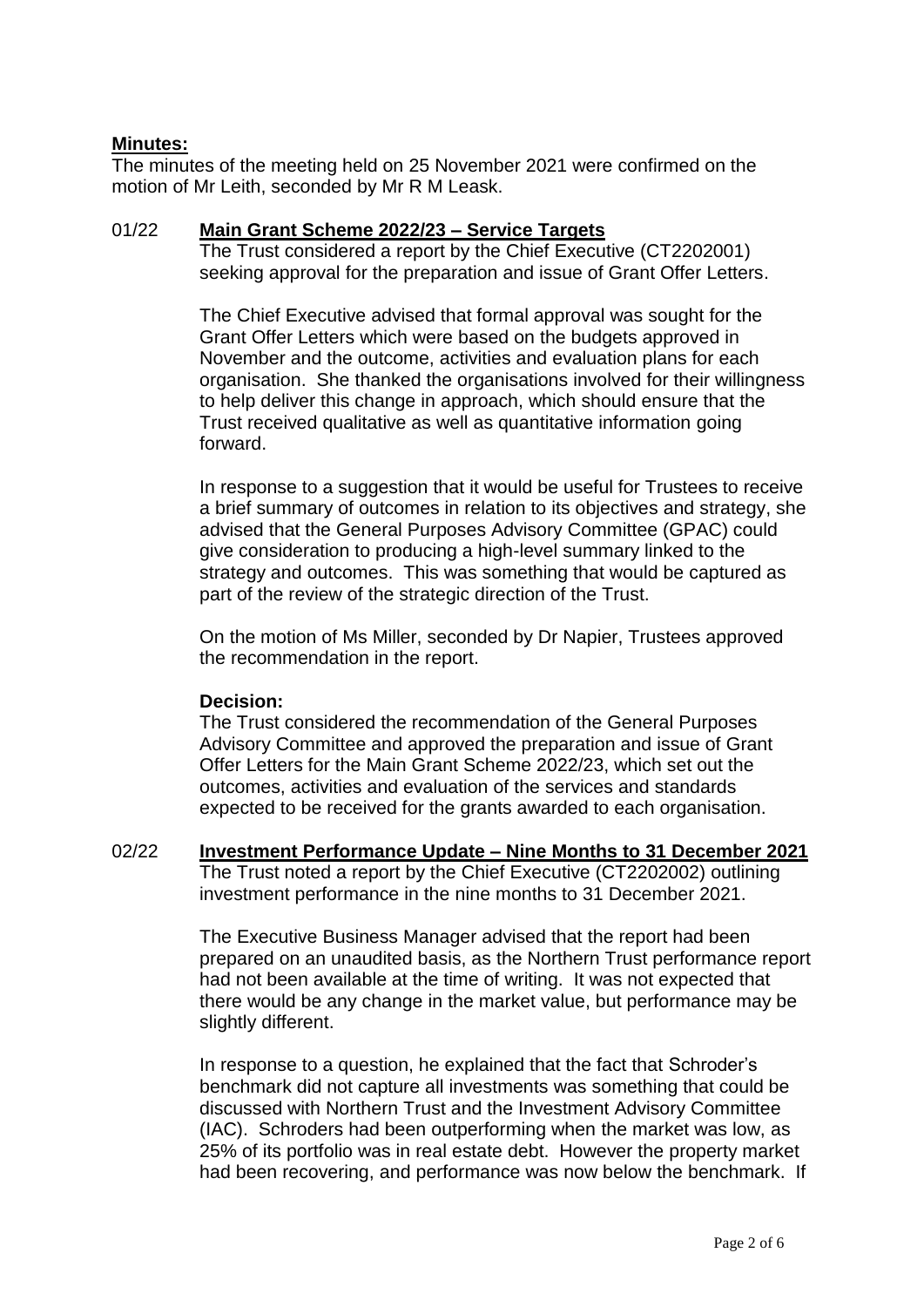these funds were separated outwith the benchmark, it would give a more accurate figure.

# **Decision:**

The Trust noted the report.

*(Ms Hopkins left the meeting during the following discussion)*

#### 03/22 **Management Accounts – Nine Months to 31 December 2021**

The Trust noted a report by the Chief Executive (CT2202003) presenting the Management Accounts for the nine months to 31 December 2021.

In response to a question regarding why managed fund interest was not budgeted for, the Executive Business Manager explained that this related to income from investments that was reinvested, and the Trust was required to report this through its accounts. This was also the case for management expenses, whereby the expenses related to these activities also required to be reported through the accounts, although there was no budget. This was something that could be discussed further with the fund managers, and an explanatory note could be added to the accounts in future for information.

He also confirmed that the Sullom Voe rental figure was based on throughput. Last year throughput had been significantly lower than anticipated, and it was not expected that the figure for the last quarter would be significantly higher.

The Chief Executive added that the budgeted figures were based on historic throughput, and there had been a decline recently.

# **Decision:**

The Trust noted the Trust's satisfactory financial performance in the nine months ended 31 December 2021, as shown in the Management Accounts in Appendix A to the report.

# 04/22 **Capital Works Bridging Loan Scheme**

The Trust noted a report by the Chief Executive (CT2111029) presenting an update of the Capital Works Bridging Loan Scheme.

In response to a question, the Executive Business Manager explained that the maximum loan capital available at any one time under the Scheme was £1.5million. However as a number of repayments had been made, the outstanding amount was £905,250. The budget was managed against what was outstanding as opposed to the total amount that had been approved.

# **Decision:**

The Trust noted the report.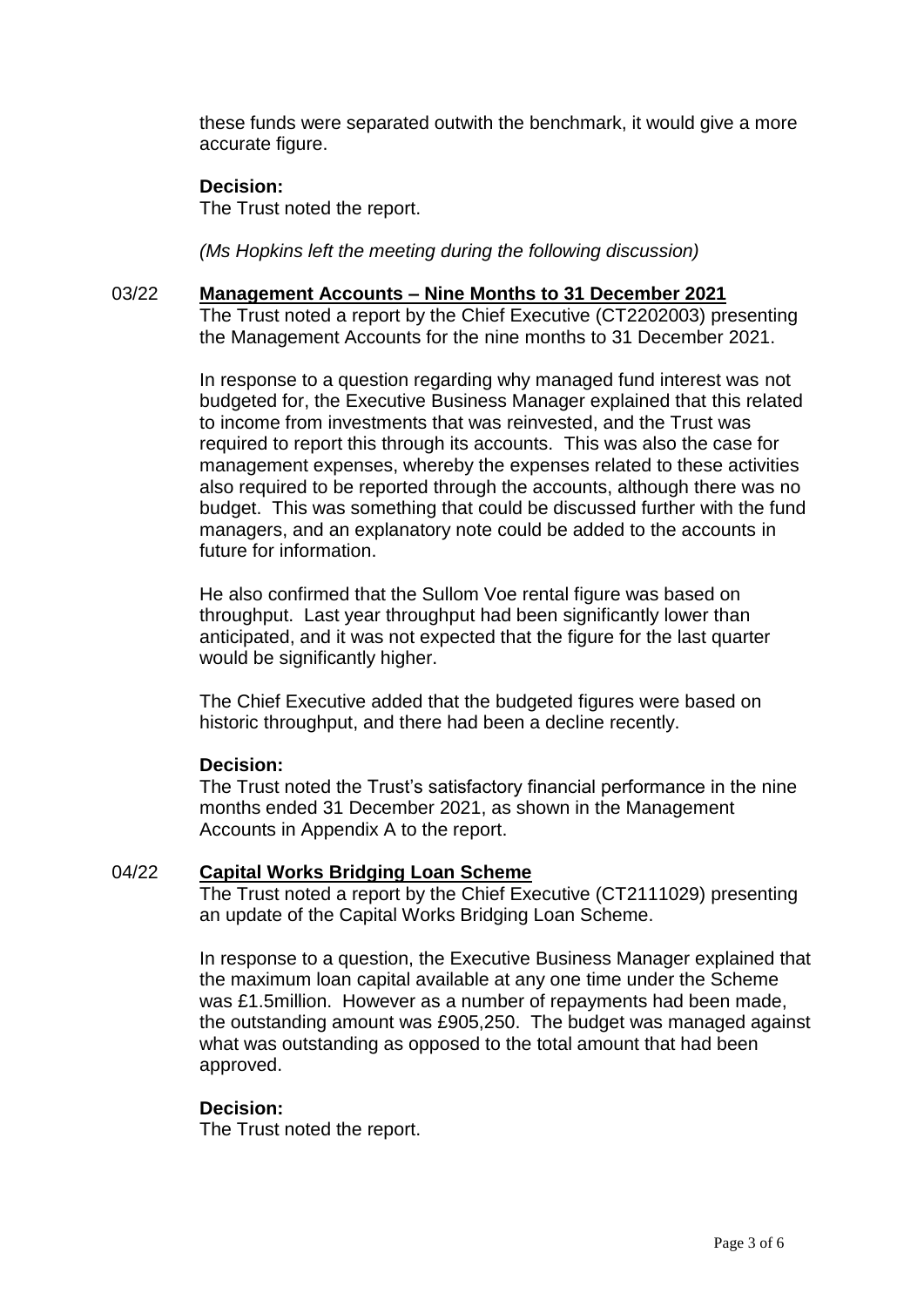**In order to prevent the disclosure of confidential information, Dr Cooper moved, Mr R M Leask seconded, and the Trust resolved, in terms of the relevant Regulations, to exclude the public during consideration of the following items of business.**

#### 05/22 **Capital Grant Scheme**

The Trust considered a report by the Chief Executive.

The Chief Executive summarised the main terms of the report and responded to questions from Trustees.

On the motion of Dr Napier, seconded by Mr Leith, Trustees approved the recommendation in the report.

#### **Decision:**

The Trust considered the recommendations of the General Purposes Advisory Committee and approved the recommendations in the report.

#### 06/22 **Main Grant Scheme Contingency Budget 2022/23**

The Trust considered a report by the Chief Executive.

The Chief Executive summarised the main terms of the report, and responded to a question from a Trustee.

On the motion of Ms Miller, seconded by Dr Napier, Trustees approved the recommendation in the report.

#### **Decision:**

The Trust considered the recommendation of the General Purposes Advisory Committee and approved the recommendation in the report.

#### 07/22 **Advocacy Shetland**

The Trust considered a report by the Chief Executive.

The Chief Executive summarised the main terms of the report.

On the motion of Mr Harrison, seconded by Mr R M Leask, Trustees approved the recommendation in the report.

#### **Decision:**

The Trust considered the recommendation of the General Purposes Advisory Committee and approved the recommendation in the report.

#### 08/22 **Shetland Women's Aid**

The Trust considered a report by the Chief Executive.

The Chief Executive summarised the main terms of the report.

On the motion of Ms Garriock, seconded by Mr Leith, Trustees approved the recommendation in the report.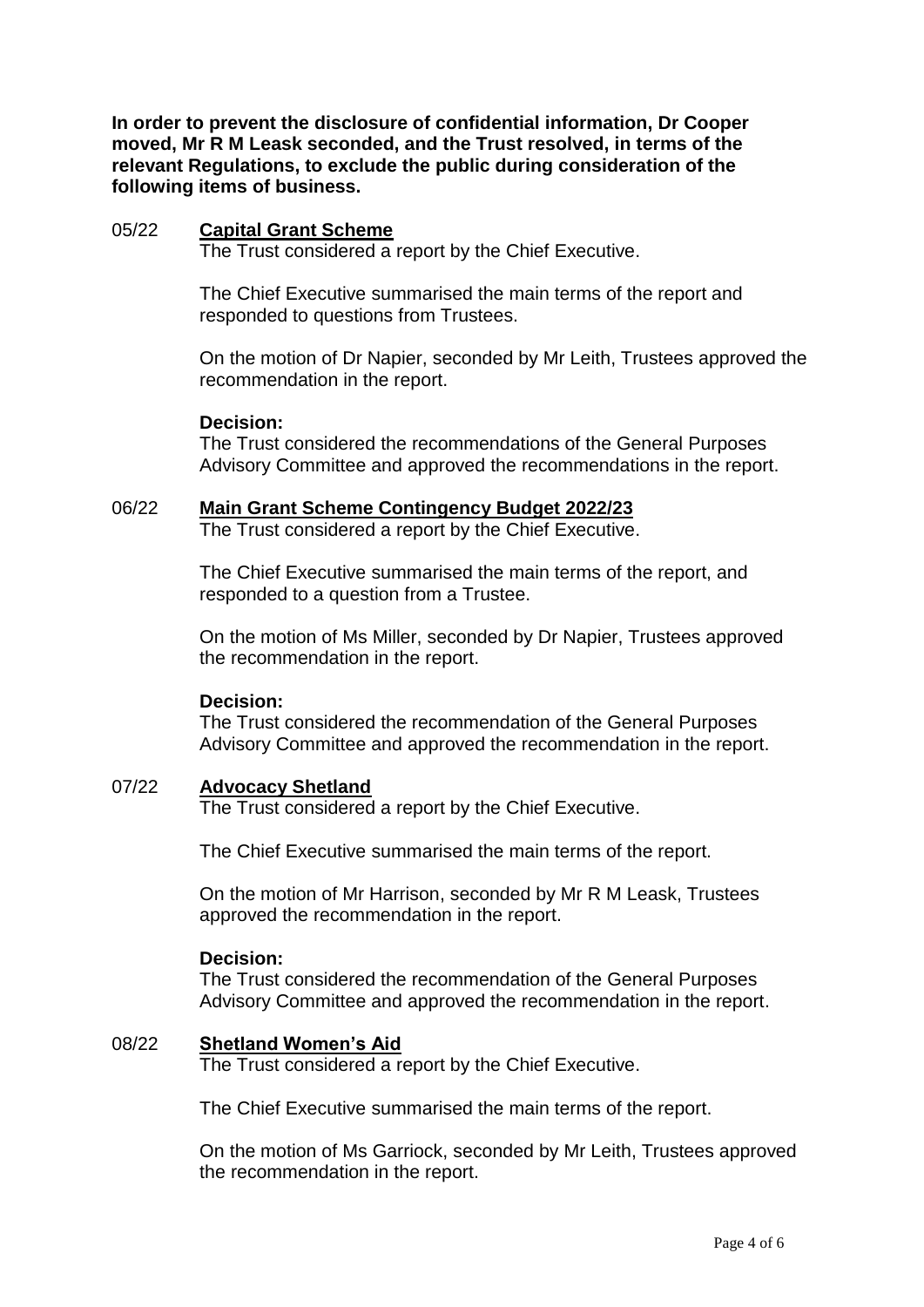# **Decision:**

The Trust approved the recommendation in the report.

#### 09/22 **Shetland Rape Crisis**

The Trust considered a report by the Chief Executive.

The Chief Executive summarised the main terms of the report.

On the motion of Dr Napier, seconded by Mr R C Leask, Trustees approved the recommendation in the report.

#### **Decision:**

The Trust considered the recommendation of the General Purposes Advisory Committee and approved the recommendation in the report.

#### 10/22 **Recruitment of Trustees**

The Trust considered a report by the Chief Executive.

The Chief Executive summarised the main terms of the report.

On the motion of Mr R M Leask, seconded by Ms Miller, Trustees approved the recommendation in the report.

#### **Decision:**

The Trust considered the recommendation of the Audit and Governance Advisory Committee (AGAC) and approved the recommendation in the report.

## 11/22 **Strategic Risk Management Review – Annual Review**

The Trust considered a report by the Chief Executive.

The Chief Executive summarised the main terms of the report, and responded to a question from a Trustee.

On the motion of Ms Garriock, seconded by Mr Harrison, Trustees approved the recommendation in the report.

#### **Decision:**

The Trust considered the recommendation of the Audit and Governance Advisory Committee and approved the recommendation in the report.

#### 12/22 **Waive of Grant Condition**

The Trust noted a report by the Chief Executive.

The Chief Executive summarised the main terms of the report, and responded to a question from a Trustee.

#### **Decision:**

The Trust noted the report.